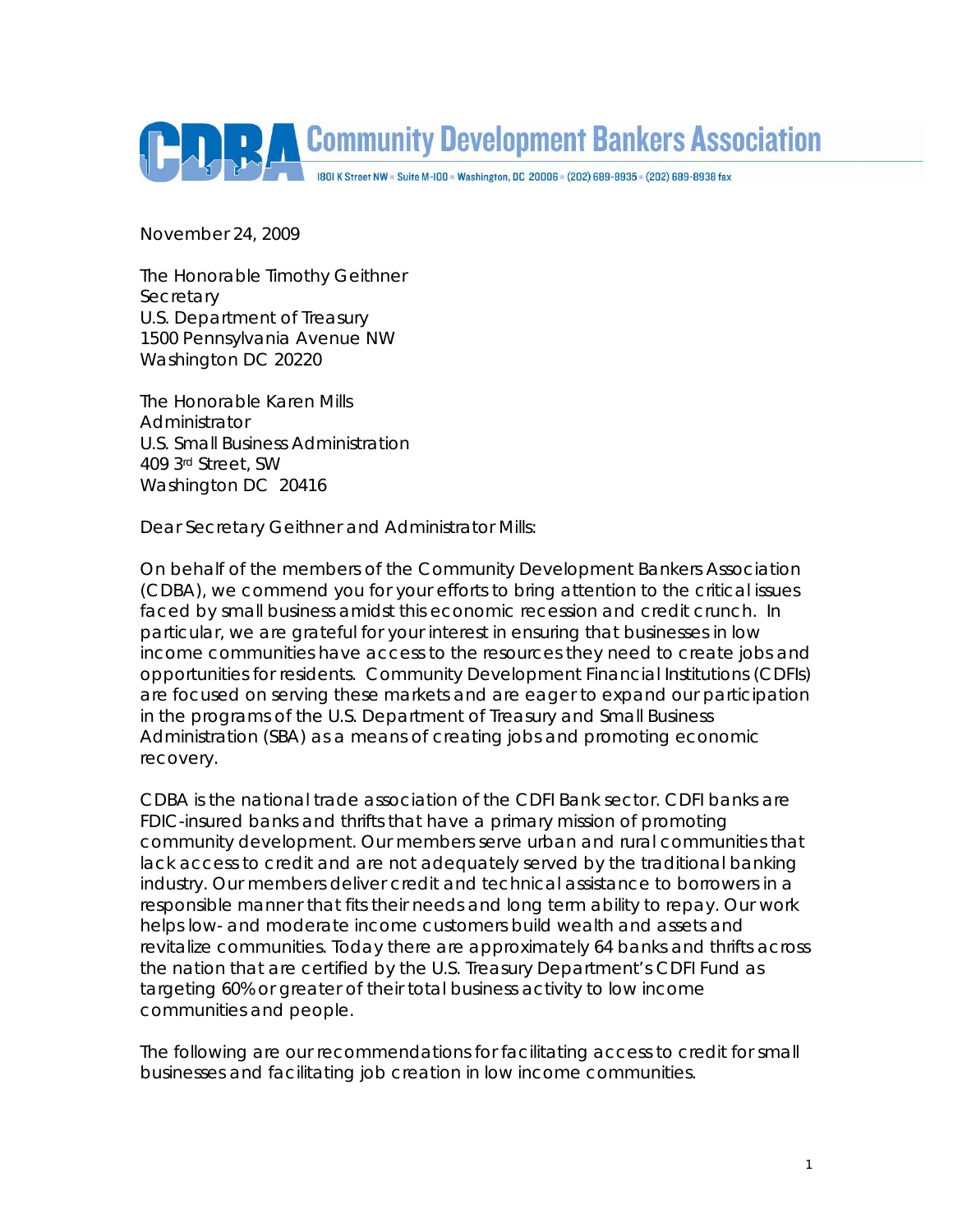## **Treasury Department Support for CDFIs**

TARP for CDFI Banks & Thrifts: Treasury should move expeditiously to launch the recently announced TARP program for CDFI Banks, thrifts and credit unions. Recommended provisions:

- Investment amount of up to 5% risk weighted assets
- Capital must be provided in the form of Tier 1 equity
- Pricing at 2% per annum for at least 8 years with no warrants
- Treasury must provide clear guidance to regulators about the Obama Administration's intent to maximize participation in program and ensure the vast majority of CDFI banks and thrifts are approved.
- CDFI banks and thrifts already approved for the Capital Purchase Program (CPP) should be allowed to refinance their CPP investments under the new program.

See full recommendations for this initiative attached.

TARP for CDFI Loan Funds: Treasury should work with the CDFI industry to develop mechanisms to allow TARP monies to be utilized by CDFI loan funds to address credit needs in low income communities. Loan funds are important partners for CDFI banks, thrifts and credit unions in many communities and their work should be supported.

CDFI Funding: Congress should increase financial support for CDFIs through increased appropriations and continue to waive the matching funds requirements for the CDFI Program through FY 2011. We propose that Congress provide an emergency "jobs" supplemental appropriations to FY 2010 funding. The new monies could be put to work expeditiously adding new funds to the pool of applications submitted under the FY 2010 funding rounds for the CDFI Financing Assistance and Bank Enterprise Award Programs.

New Markets Tax Credits: Extend the NMTC with \$5 billion in annual allocation authority, modify regulations to facilitate greater financing of operating businesses, and provide AMT relief for NMTC investors. It is critical that the NMTC is extended and the \$5 billion allocation level maintained in order to sustain vital investment that have been made in low income communities thanks to the NMTC. Furthermore, it is important to revise the regulations covering the NMTC to enable this tool to better make investments in operating businesses for machinery and equipment, working capital and lines of credit by providing a safe harbor for NMTC Qualified Low Income Community Investments (QLICIs) made for these purposes. Several options to do this have been provided to Treasury by the New Markets Tax Credit Coalition. Finally, we recommend that the IRC be amended to allow NMTC investments to offset the Alternative Minimum Tax (AMT) as is currently the case with investments in Low Income Housing Tax Credits, Historic Tax Credits, and Renewable Energy Tax Credits.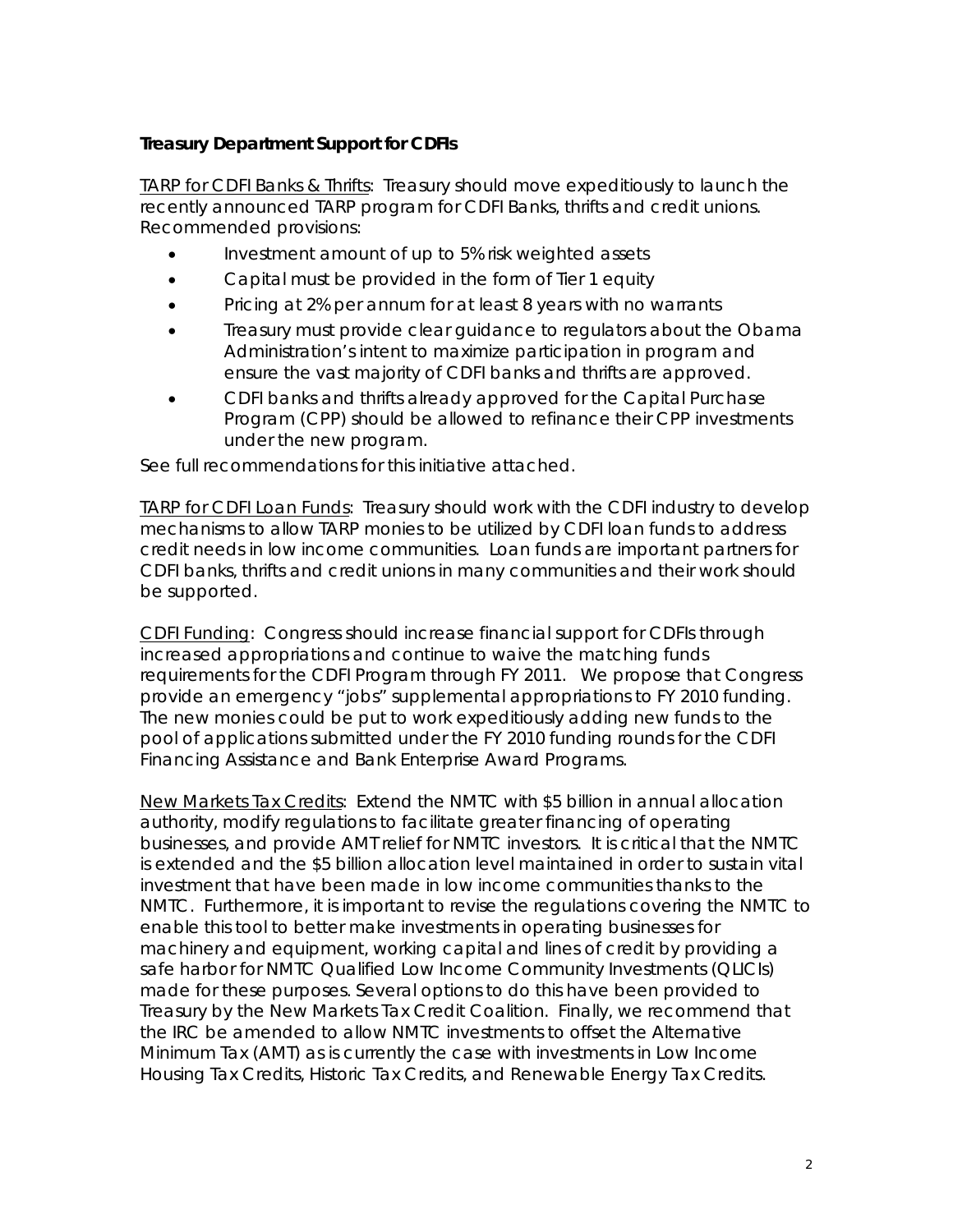## **Regulatory Challenges Impairing Small Business Lending**

Brokered Deposits: CDFI bank liquidity is being squeezed and the ability to originate business loans is reduced as bank examiners put pressure on CDFI banks to cease or divest of Certificate of Deposit Account Registry Service (CDARS) deposits. Despite acknowledgement by the Federal Deposit Insurance Corporation (FDIC) that CDARS behave similar to core deposits, this product is technically still classified as a brokered deposit. Congress and/or the FDIC need to clarify that CDARS deposits are not brokered.

Regulatory Burdens: As noted by House Financial Services Chairman Barney Frank in his October 29, 2009 letter to the heads of the bank and credit union regulatory agencies, one of the greatest challenges being faced by small financial institutions in keeping credit flowing within their communities is "increasingly stringent directives from regulators that can preclude banks from doing just that." Chairman Frank's letter outlined challenges created by field examiners with regard to capital requirements, asset valuation, and other issues. We wholeheartedly support the observations in the letter. We, too, urge the regulatory agencies to apply a "measured approach" to examinations as a means of creating a more stable operating environment that will enable banks and credit unions to continue to lend in their communities.

## **Small Business Administration Initiatives**

The following recommendations are directed at ensuring Small Business Administration (SBA) programs continue to promote access to capital and economic recovery.

- Extend the American Recovery and Reinvestment Act (ARRA) of 2009 provisions that provide a 90% guarantee and eliminate borrower fees for the Small Business Administration's (SBA) 7(a) loan program.
- Congress should approve an increase in the maximum loan size for SBA's 7(a) and 504 loan programs. Small business capital needs have increased over the years and the SBA's loan programs have not kept pace. An increase in maximum loan size from \$2 million to \$5 million is recommended.
- The SBA 7(a) Program should be temporarily amended to allow refinancing of commercial real estate loans to business borrowers that are current on their payments, but where the properties are expected to appraise at loan-to-value ratios of greater than 65%.
- SBA 7(a) loans should be allowed on commercial properties in cases where:
	- o A business borrower occupies less than 51% of the facility; and